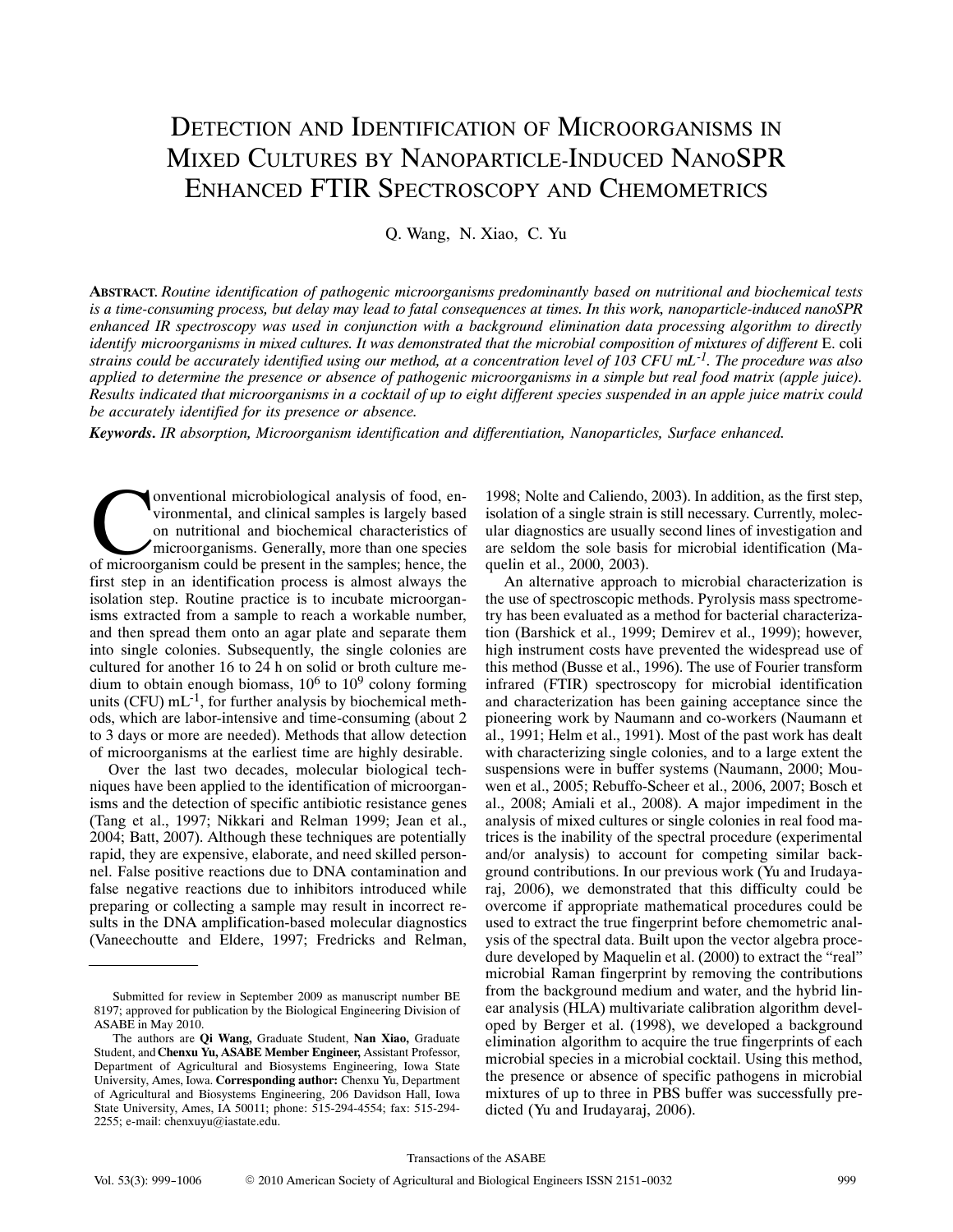To further increase the discriminating power of the meth‐ od to analyze microbial mixtures at strain level, or samples with complicated backgrounds such as food matrices, the accuracy and sensitivity of the IR spectral measurement would need to be improved. One way to achieve this is to utilize sur‐ face enhanced infrared absorption (SEIRA) (Jensen et al., 2000). In SEIRA, the infrared‐active vibrational modes of molecules are intensified when they are in close proximity to nanometer-thick metal films. It is believed that the enhancement of the spectral signal mainly comes from the highly intensified local electromagnetic field caused by surface plasmon resonance (SPR) of the nanometer‐thick metal film. Since the interaction between nanosized metal particles and incidental electromagnetic radiation creates strong localized SPR (LSPR) fields around the particles, it also causes enhancement of the infrared absorption of molecules (on the order of 10 to 100) that are in close proximity to the particles, just as in the case of surface enhanced Raman scattering (Kosower et al., 2007).

In this study, we used nanoparticle‐induced nanoSPR en‐ hanced infrared absorption (NPEIRA) in conjunction with the previously developed background elimination algorithm to (1) identify the microbial composition of mixtures of dif‐ ferent *E. coli* strains, and (2) identify multiple pathogens present in apple juice.

# **MATERIALS AND METHODS**

#### **SAMPLE PREPARATIONS**

Mixtures of three were made from the five *E. coli* strains (O103, O55, O121, O30, and O26) obtained from the Gas‐ troenteric Disease Center (GDC) at Pennsylvania State Uni‐ versity (University Park, Pa.). Each strain was cultured in a 100 mL broth medium (5 g yeast extract, 8 g tryptone, and 5g NaCl in 500 mL distilled water) at 35°C and shaken at 100 rpm for 24 h. Suspensions of microbial cells of each strain in saline buffer solution were prepared by adding 1 mL of the culture to 9 mL phosphorus buffer saline (PBS) solu‐ tion (pH 7.2 to 7.6). Four possible combinations (table 1) of mixtures of three strains (5 mL of each strain) were prepared for analysis. To prepare the samples for NPEIRA measure‐ ment, 1 mL of nanoparticle solution was added into the 10 mL saline microbial cell suspension, the sample was then vortexed at 100 rpm for 2 min to mix the cells and nanoparticles, and then centrifuged at 2000 rpm for 5 min to obtain a mixture of cells and nanoparticles. After disposal of the supernatant, the sample was ready for NPEIRA measurement.

To address the second objective, nine bacteria (*Entero‐ bacter cloacae*, *Salmonella typhimurium*, *Enterobacter aero‐ genes*, *Salmonella choleraesuis*, *Serratia marcescens*, *Pseudomonas vulgaris*, *E. coli* O26, *Vibrio cholerae*, and *Hafnia alvei*) were obtained from the GDC. Each species was cultured in a 100 mL broth medium (5 g yeast extract, 8 g tryptone, and 5 g NaCl in 500 mL distilled water) at 35°C and shaken at 100 rpm for 24 h. Suspensions of microbial cells of

|  | Table 1. Composition of the <i>E. coli</i> mixtures in PBS buffer solution. |
|--|-----------------------------------------------------------------------------|
|  |                                                                             |

| Mixture | Present         | Absent    |
|---------|-----------------|-----------|
| em1     | 0103, 055, 0121 | 030, 026  |
| em2     | 0103, 055, 026  | 0121, 026 |
| em3     | 0103, 0121, 026 | 055, 030  |
| em4     | 055, 0121, 026  | 0103, 030 |

each species in autoclaved apple juice (White House brand, National Fruit Product Co., Winchester, Va.) were made by adding 1 mL of each culture to 9 mL of apple juice. Three dif‐ ferent mixtures with 6, 7, or 8 microorganism species were prepared by mixing 5 mL each of the suspensions containing the respective microorganisms. Subsequently, 1 mL of nanoparticle solution was added to the mixture sample and stirred for 1 min, and cells were collected along with nanoparticles by centrifugation at 2000 rpm for 5 min.

All water used in this study was purified  $(18.2 \text{ m}\Omega)$  using a Nanopure water system (Direct‐Q 3, Millipore Co., Billeri‐ ca, Mass.).

#### **NANOPARTICLE FABRICATION**

Three different types of nanoparticles (gold nanorods, silver-tipped gold nanorods, and gold-silver alloy nanocages) were used in this work to achieve the optimal enhancement effect for IR spectral measurement.

#### *Fabrication of Gold Nanorods*

Gold nanorods were made through seed‐mediated growth. Gold nanoparticle seeds with diameters around 4 nm were made as follows:  $0.6$  mL of  $0.01$  M freshly prepared, ice-cold NaBH4 solution was added to a mixture solution composed of 5 mL of 0.2 M cetyltrimethylammonium bromide (CTAB),  $0.25$  mL of  $0.01$  M HAuCl<sub>4</sub>, and  $4.75$  mL of water. The solution was vigorously mixed for 2 min. The seeds were kept at 27°C for 3 h to allow complete degradation of the re‐ maining NaBH4 and were then used in subsequent nanorod growth: 5 mL of 0.2 M CTAB solution and 5 mL of 0.2 M benzyldimethylhexadecylammonium chloride (BDAC) solution were mixed to create a bisurfactant solution, and  $80 \mu L$  of  $0.01$  M AgNO<sub>3</sub> and  $0.5$  mL of  $0.01$  M HAuCl<sub>4</sub> were added to the bisurfactant solution. After gentle mixing,  $65 \mu L$  of 0.1M ascorbic acid was added. The solution was mixed until the color changed from yellow to colorless. After addition of  $12 \mu L$  of seed solution, the growth solution was incubated at 27°C overnight. Using this procedure, gold nanorods were made with an aspect ratio (length / width) of approximately 3.

#### *Fabrication of Silver‐Tipped Gold Nanorods*

The as-made gold nanorod (GNR) solution was centrifuged twice and washed twice with purified water from a Na‐ nopure system (Direct‐Q 3, Millipore, Billerica, Mass.). The washed GNR pellets were resuspended in bisurfactant solution. The concentration of GNR template solution was ad‐ justed to around  $4.2 \times 10^{-10}$  M. An additional 0.1 mL of 10 mM HAuCl<sub>4</sub>, 0.3 mL of 10 mM AgNO<sub>3</sub>, and 20 µL of 0.1M ascorbic acid were added to 5 mL of purified GNR template solution, and 0.1 M NaOH solution was used to adjust the solution's pH to 11. Finally, the solution was kept at 27°C overnight, and silver‐tipped gold nanorods were acquired.

#### *Fabrication of Gold‐Silver Alloy Nanocages*

Silver nitrate (0.12 g, Aldrich) was dissolved in anhydrous ethylene glycol (2.5 mL, 99.8% Aldrich) in a glass vial. In a separate vial, PVP (MW =  $55000$ , 0.14 g, Aldrich) was dissolved in ethylene glycol (7 mL). In another reaction vial, 6 mL of ethylene glycol was heated at 150°C for 60 min under constant stirring; 100  $\mu$ L of 0.3 mM Na<sub>2</sub>S was then pipetted into the vial; 8 min later, 1.5 mL of the PVP solution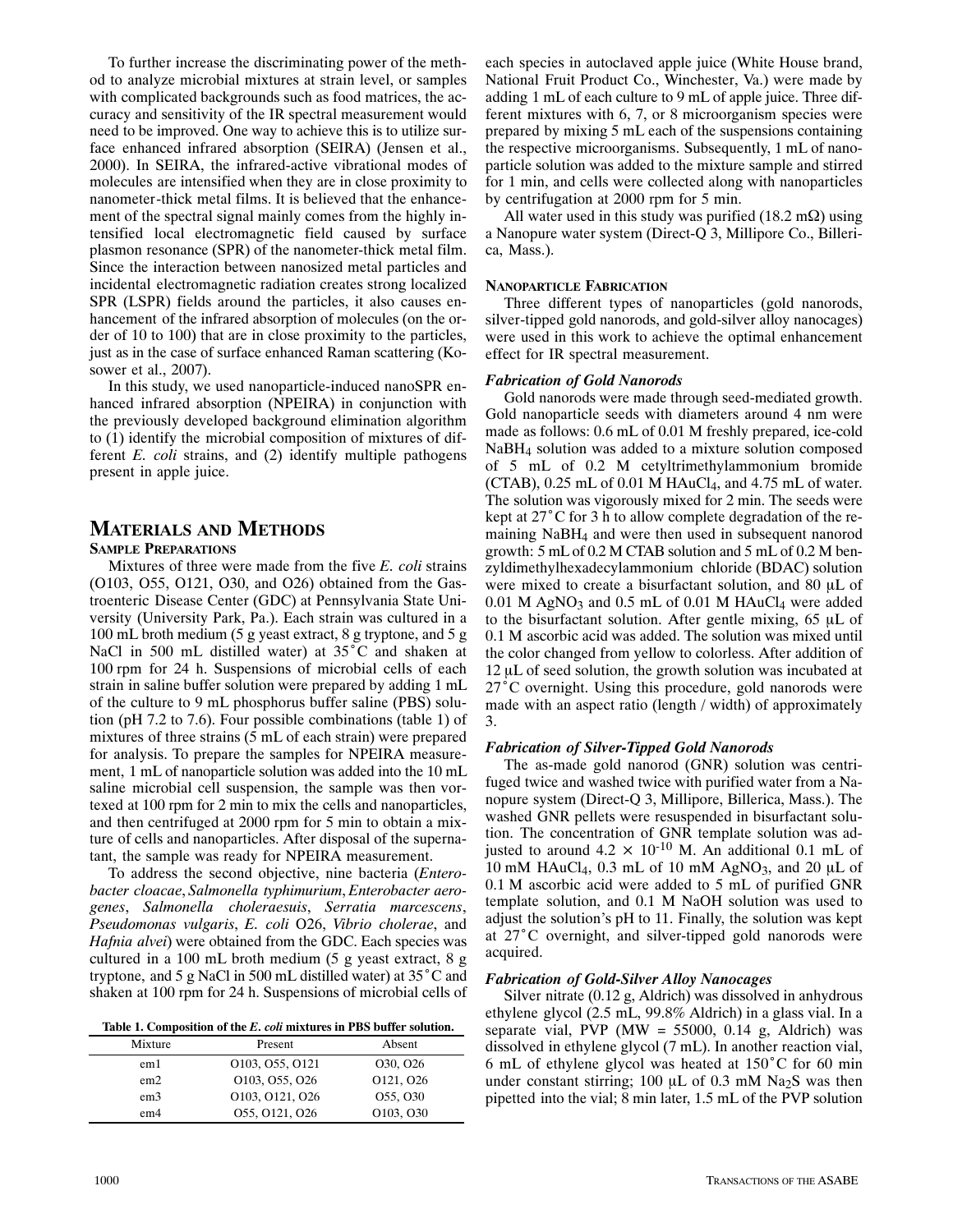and  $0.5$  mL of the AgNO<sub>3</sub> solution were added to the reaction vial; and 15 min later, the reaction vial was removed from the heated oil bath and placed in a water bath at room temperature to quench the reaction. The product was predominately silver nanocubes. The nanocubes were collected by centrifugation at 1380*g* for 30 min. After being washed three times with deionized water, the nanocubes were redispersed in 1.5 mL of deionized water by sonication. The silver nanocubes were the starting material for Au‐Ag alloy nanocage fabrication:  $100 \mu L$  of the Ag nanocubes were pipetted into 5 mL of 9 mM PVP solution in a 20 mL vial and heated to a mild boil for approximately 10 min; 0.1 mM  $HAuCl<sub>4</sub>$  solution was then added to the reaction vial at a rate of 0.75 mL min‐1. A series of color changes were observed, which indicated the wavelength of the SPR peak for the Au-Ag nanocages. Addition of HAuCl<sub>4</sub> solution was discontinued when the appropriate blue color was observed. NaCl was added into the mix until saturation was reached. The Au-Ag nanocages were collected by centrifugation at 1380*g* for 30 min and redispersed in purified water.

#### **FTIR MEASUREMENTS**

Mixtures of the bacterial cells and nanoparticles, together with the residual background matrixes (PBS and apple juice) after centrifugation were loaded onto a platinum‐ATR module of an FTIR spectrometer (Alpha, Bruker Optics Inc., Billerica, Mass.) and subjected to FTIR measurements. FTIR signals were collected in the spectral region between 800 and  $4000 \text{ cm}^{-1}$  at a resolution of 2 cm<sup>-1</sup>. Plain buffer and apple juice were measured first as the background and subtracted from all of the sample spectra. To obtain the spectra of each sample, 256 scans were averaged. Each experiment was repeated ten times.

#### **MATHEMATICAL PROCEDURE TO EXTRACT FINGERPRINT FEATURES OF BACTERIAL SPECTRA**

We hypothesize that the FTIR spectrum of each bacterial species is a superposition of contributions from several biomolecules that absorb in the mid‐IR range. Variations among different replications in the biomaterial analyzed are to be expected, and it is assumed that the spectra of different species share many common features. Hence, the difference in spectral fingerprints between the different types of bacteria could be minor or hardly visible. To extract the unique features of each spectrum embedded within the common features, a mathematical multivariate calibration procedure was developed; the details of this procedure were reported elsewhere (Yu and Irudayaraj, 2006). Briefly, it is a three‐step procedure. In step 1, a reference spectrum  $(b<sub>a</sub>)$  is generated for a microbial species by calculating the average over a set of replicated measurements on the same microbial species (*B*). In step 2, each spectrum in *B* is processed with respect to a set of spectra measured for a sample of microbial mixture (*M*) such that only the "true" signatures that are unique to the microbial species are retained in a reference set of spectra (*BF*). In step 3, the same operations are conducted on each microbial species that needs to be tested, and a discriminant model is established for the group of *BF* values. Once the discriminant model was in place, then we could test whether or not a microbial species was present in the microbial mixture. A testing set was created for the microbial species by projecting  $M$  onto  $b_a$ . If a particular microorganism was present in the mixture, then the projection would contain enough common features with their corresponding spectral fingerprints (*BF*), and further processing by discriminant analysis would show that the testing set and *BF* of the microbial species are the same group. The discriminant analysis in this study was performed using canonical variate analysis in WIN‐DAS (Chichester, U.K.: Wiley and Sons, Ltd.) To further confirm the prediction, a linear discriminant analysis (LDA) model using Mahalanobis distance as the differentiating criteria was also implemented against the test set using Matlab (Math Works, Inc., Natick, Mass.). The details of the mathematical modeling were reported elsewhere (Yu and Irudayaraj, 2006).

## **RESULTS AND DISCUSSION**

## **NANOPARTICLE ENHANCED FTIR SPECTRA OF MICROORGANISMS**

Figure 1 shows the typical gold nanorods, silver-tipped gold nanorods, and gold‐silver alloy nanocages made in this study. All of them were used in nanoparticle‐induced nanoSPR enhanced FTIR spectroscopic measurements of microbial samples. Figure 2 shows the typical spectra of *E.coli* O103 with no nanoparticles, with gold nanorods, with silver-tipped gold nanorods, and with gold-silver alloy nanocages with one‐bounce attenuated total reflectance (ATR). The concentration of *E. coli* O103 was  $10^3$  CFU mL<sup>-1</sup>. Without the nanoparticle‐induced nanoSPR enhancement, one droplet of microbial sample did not yield a meaningful FTIR spectrum, as shown in figure 2. However, when



**Figure 1. TEM images of (a) gold nanorods, (b) silver‐tipped gold nanorods, and (c) Au‐Ag alloy nanocages.**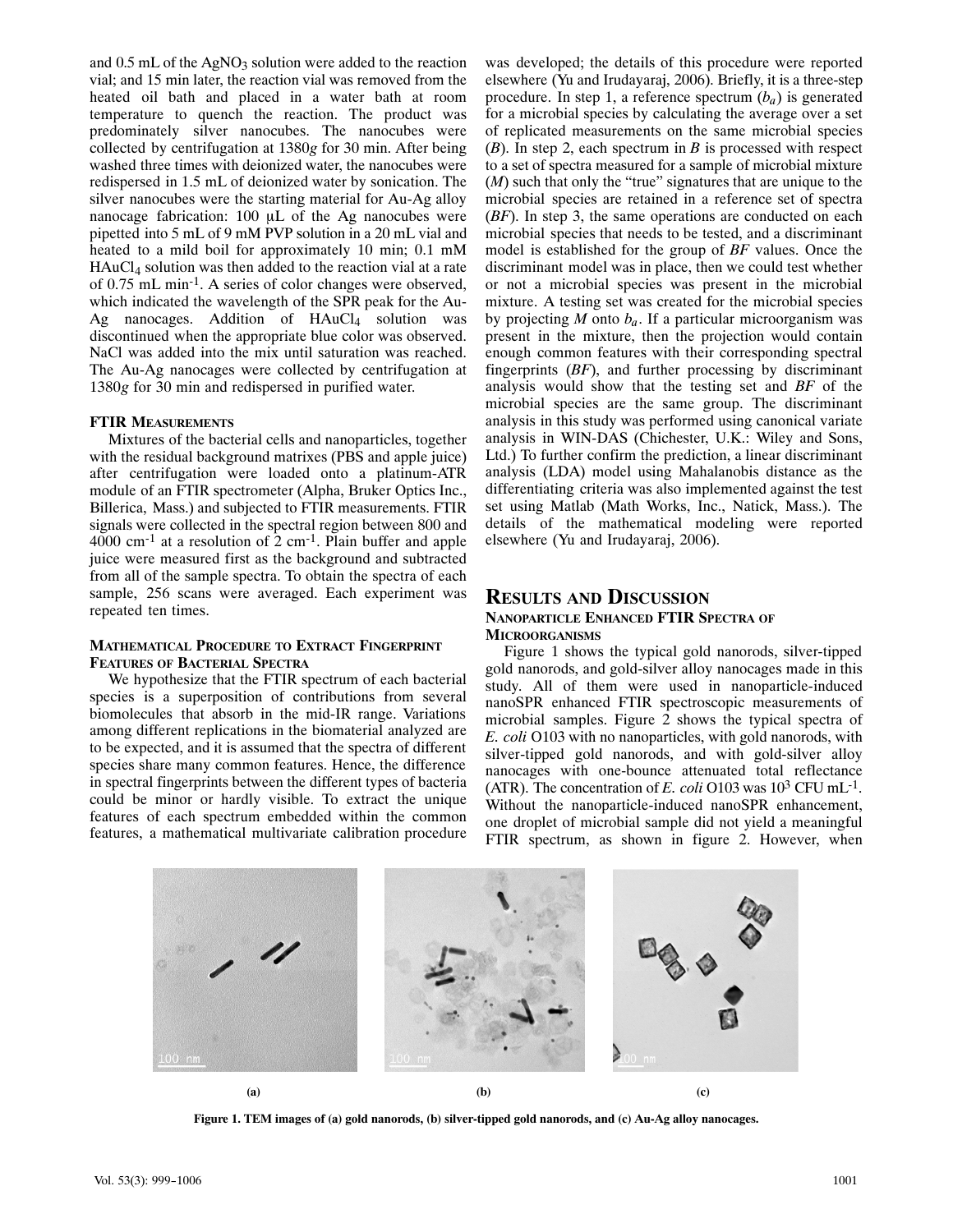

**Figure 2. nanoSPR enhanced IR spectrum of** *E. coli* **O103 at 103 CFU mL‐1.**

nanoparticles were present, the nanoSPR enhancement yielded spectra with identifiable peaks that could be used for identification and differentiation between microbial species. This enhancement was mainly caused by the strong local electromagnetic field (EF) surrounding the nanoparticles, which resulted from the interaction between incident light (IR) and the plasmons in the nanoparticles. The anisotropic shapes of the nanoparticles further enhanced the local EF; the geometrical singularity of these anisotropic particles created very intensive EF around them. The overall enhancement effect to the FTIR spectra is by a factor of 100 to 1000.

All three types of nanoparticles studied exhibited strong enhancement effects, which was consistent with their surface plasmon characteristics. As shown in figure 3, the surface plasmon resonance bands of the silver‐tipped gold nanorods  $(\lambda_{\text{pl}} = 850 \text{ nm})$ , gold nanorods  $(\lambda_{\text{pl}} = 920 \text{ nm})$ , and Au-Ag alloy nanocages ( $\lambda$ <sub>pl</sub> = 725 nm) were all strongest at the nearinfrared range, and hence led to enhancement of IR absorption of microbial cells that are in close vicinity to these particles. Similar trends were observed for all the microbial species investigated in this study.

#### **STRAIN LEVEL ANALYSIS: MIXTURES OF** *E. COLI* **STRAINS**

The Au-Ag alloy nanocage-induced nanoSPR enhanced mid‐IR spectra of the five *E. coli* strains studied are shown in figure 4. To simplify the description, we will use numbers 1, 2, 3, 4, and 5 to represent O103, O55, O121, O30, and O26, respectively. The ability of the spectroscopic procedure to differentiate between the chosen strains using principal component analysis (PCA) followed by canonical variate analysis (CVA) on the ten samples studied is demonstrated in figure 5.

In order to test the bacterial composition of the mixtures, we first generated the real fingerprint of each species with respect to the mixture. These spectral fingerprints were used to develop the discriminant models, as shown in figure 5. Then for each mixture in table 1, discriminant analysis (DA) was performed using CVA to test for the presence of a specific species in the mixture.

At the strain level, the spectral signals due to features unique to each individual strains could be much weaker than what could be expected for features representing different microbial species, and the spectral signatures are dominated by features that are common to the same microbial species. Hence, the overall signal difference due to the presence or absence of different strains of the same species could be very weak. Figure 6 shows the typical results for one mixture (em1), which contained three different *E. coli* strains. Visually inspecting the CVA plotting, it might be deduced that microorganisms 1, 2, 3 are present, and 4, 5 are likely to



**Figure 3. Surface plasmon characteristics of (a) gold nanorods and silver‐tipped gold nanorods and (b) Au‐Ag alloy nanocages.**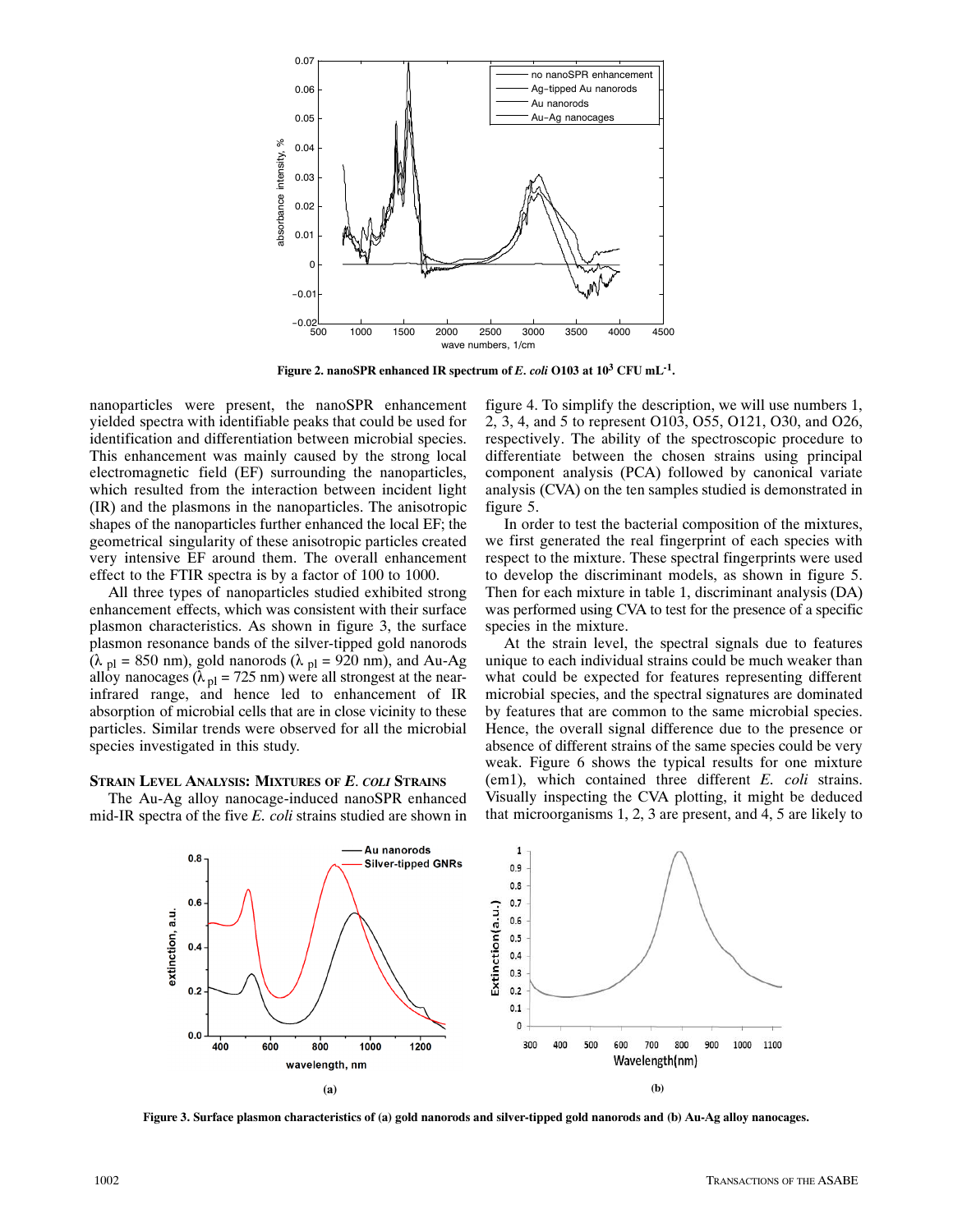

**Figure 4. Spectra of the five** *E. coli* **strains under nanoSPR enhancement of Au‐Ag alloy nanocages.**

be absent, but the differences shown by present or absent strains are not conspicuous. Using the LDA model, the average Mahalanobis distance from the ten entries in the test set to the center of each cluster representing the strain in question was calculated. As reported previously (Yu and Irudayaraj, 2006), for species‐level differentiation, a minimum Mahalanobis distance calculated for an absent species was normally 100 times larger than that of a present species. For strain‐level differentiation, the differences in Mahalanobis distances were not as large. Nevertheless, the minimum Mahalanobis distance calculated for an absent strain was still at least 10 times larger than that of a present strain. A definite prediction could still be made based on this criterion: a decrease in Mahalanobis distance by a factor of 10 indicates the presence of a strain in the mixture that is being tested.

Tables 2 through 5 list the calculated Mahalanobis distances using the LDA model for the four mixtures of different *E. coli* strains (table 1). It is clearly shown that the developed technique can identify specific strains in a cocktail of *E. coli* strains correctly with good accuracy at relatively low levels of *E. coli* concentration  $(10^3 \text{ CFU } \text{mL}^{-1})$ .

The results demonstrate that the mathematical procedure developed could successfully determine the species present in a cocktail even at the strain level. Combined with the high spectral sensitivity of nanoparticle-induced nanoSPR enhanced IR spectroscopy, the microbial composition of samples that contain multiple strains of the same species of microorganisms can be determined with high accuracy. Since little sample preparation is needed in this approach, it is very rapid. Potentially it can lead to fast detection schemes for determination of the presence of pathogenic microbial contaminations in food and water.





**Figure 5. Differentiation of the five** *E. coli* **strains in buffer (group 1 =** *E.coli* **O103, group 2 =** *E. coli* **O55, group 3 =** *E. coli* **O121, group 4 =** *E.coli* **O30, and group 5 =** *E. coli* **O26).**

**Figure 6. Testing of mixture em1 to determine the presence or absence of bacterial targets.**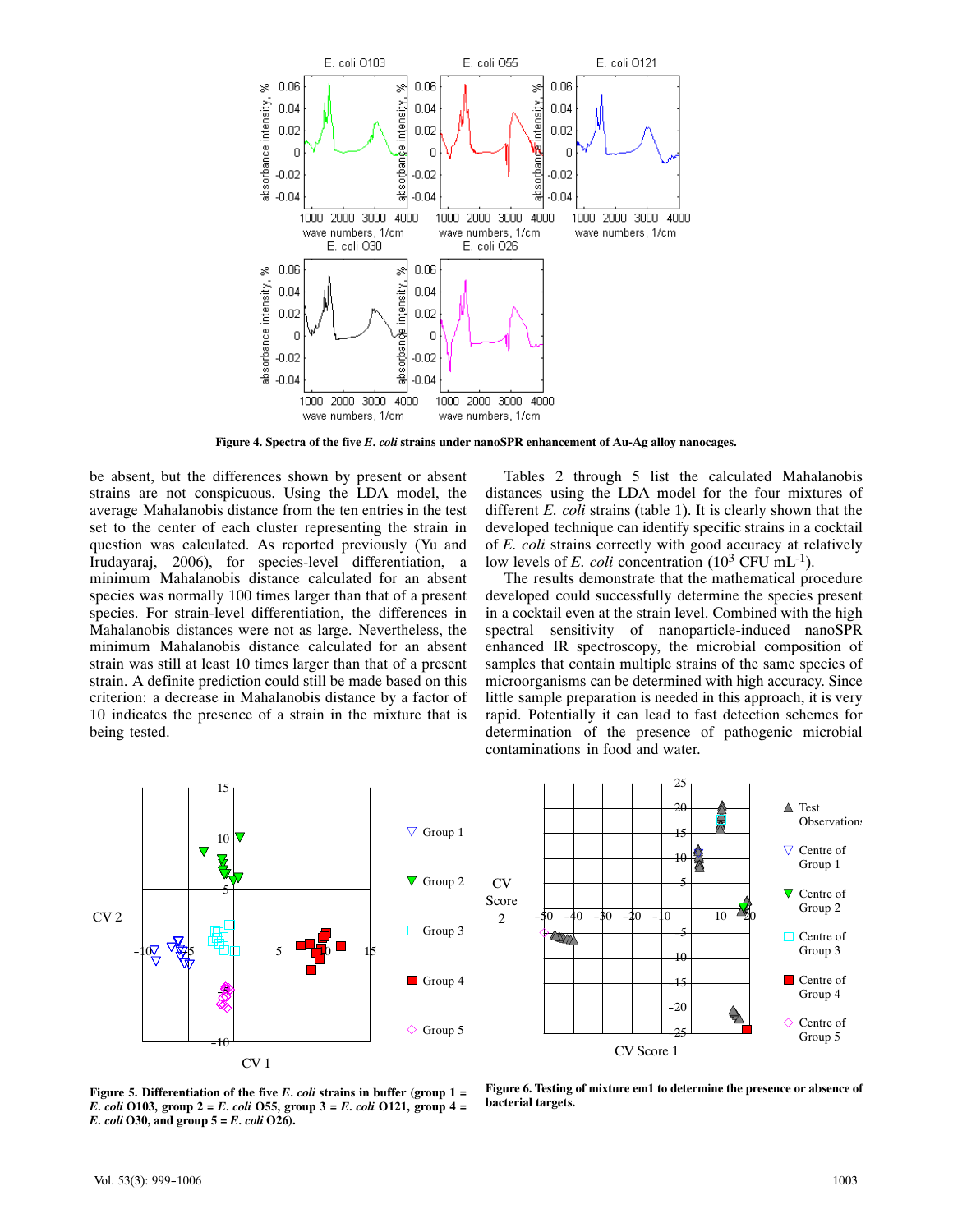| Table 2. Prediction of identity based on average Mahalanobis distances of entries in test set to |
|--------------------------------------------------------------------------------------------------|
| each cluster for mixture em1 using LDA model (4 and 5 are absent; 1, 2, and 3 are present).      |

|                                | each cluster for imaging each using EDA model (4 and 3 are absent, 1, 2, and 3 are present). |                          |                          |                          |                          |            |  |  |  |  |  |
|--------------------------------|----------------------------------------------------------------------------------------------|--------------------------|--------------------------|--------------------------|--------------------------|------------|--|--|--|--|--|
| <b>Test Data</b><br><b>Set</b> | Distance from<br>Group 1                                                                     | Distance from<br>Group 2 | Distance from<br>Group 3 | Distance from<br>Group 4 | Distance from<br>Group 5 | Prediction |  |  |  |  |  |
| Test for 1                     | 1.3968                                                                                       | 14.9835                  | 21.8059                  | 43.0641                  | 78.2243                  | Present    |  |  |  |  |  |
| Test for 2                     | 15.3623                                                                                      | 0.8769                   | 28.998                   | 28.6162                  | 84.2112                  | Present    |  |  |  |  |  |
| Test for 3                     | 21.9929                                                                                      | 27.8125                  | 1.6917                   | 57.954                   | 90.6371                  | Present    |  |  |  |  |  |
| Test for 4                     | 38.3623                                                                                      | 22.4619                  | 47.206                   | 9.5335                   | 93.8745                  | Absent     |  |  |  |  |  |
| Test for 5                     | 70.0277                                                                                      | 74.213                   | 90.641                   | 89.8754                  | 12.634                   | Absent     |  |  |  |  |  |

**Table 3. Distances prediction of identity based on average Mahalanobis distances of entries in test set to each cluster for mixture em2 using LDA model (3 and 4 are absent; 1, 2, and 5 are present).**

| <b>Test Data</b> | Distance from | Distance from | Distance from | Distance from | Distance from |            |
|------------------|---------------|---------------|---------------|---------------|---------------|------------|
| Set              | Group 1       | Group 2       | Group 3       | Group 4       | Group 5       | Prediction |
| Test for 1       | 1.1646        | 37.3557       | 21.9885       | 14.7469       | 70.0231       | Present    |
| Test for 2       | 37.3539       | 1.1385        | 47.8068       | 22.6162       | 84.2112       | Present    |
| Test for 3       | 21.9929       | 47.8125       | 15.8525       | 29,2060       | 90.6371       | Absent     |
| Test for 4       | 44.7463       | 22.619        | 29.206        | 8.635         | 73.8745       | Absent     |
| Test for 5       | 70.0277       | 84.213        | 90.641        | 73.8754       | 2.634         | Present    |

**Table 4. Prediction of identity based on average Mahalanobis distances of entries in test set to**  $\epsilon$  using LDA model (2 and 4 are absent; 1, 3, and 5 are present).

|                                | each cluster for mixture emp using LDA model (2 and 4 are absent; 1, 5, and 5 are present). |                          |                          |                          |                          |            |  |  |  |  |  |  |
|--------------------------------|---------------------------------------------------------------------------------------------|--------------------------|--------------------------|--------------------------|--------------------------|------------|--|--|--|--|--|--|
| <b>Test Data</b><br><b>Set</b> | Distance from<br>Group 1                                                                    | Distance from<br>Group 2 | Distance from<br>Group 3 | Distance from<br>Group 4 | Distance from<br>Group 5 | Prediction |  |  |  |  |  |  |
| Test for 1                     | 0.6679                                                                                      | 26.527                   | 41.2185                  | 34.6219                  | 90.4879                  | Present    |  |  |  |  |  |  |
| Test for 2                     | 24.4817                                                                                     | 6.2324                   | 68.5925                  | 24.3558                  | 89.5554                  | Absent     |  |  |  |  |  |  |
| Test for 3                     | 24.1356                                                                                     | 36.894                   | 1.5225                   | 58.7985                  | 73.8063                  | Present    |  |  |  |  |  |  |
| Test for 4                     | 40.1235                                                                                     | 19.8564                  | 26.5412                  | 9.521                    | 82.4331                  | Absent     |  |  |  |  |  |  |
| Test for 5                     | 68.7322                                                                                     | 64.5431                  | 70.641                   | 69.8745                  | 2.7367                   | Present    |  |  |  |  |  |  |

**Table 5. Prediction of identity based on average Mahalanobis distances of entries in test set to each cluster for mixture em4 using LDA model (1 and 4 are absent; 2, 3, and 5 are present).**

|                         | cach choice for mixture cars using EDA model (1 and 5 are absent, 2, 9, and 9 are present). |                          |                          |                          |                          |            |  |  |  |  |  |
|-------------------------|---------------------------------------------------------------------------------------------|--------------------------|--------------------------|--------------------------|--------------------------|------------|--|--|--|--|--|
| <b>Test Data</b><br>Set | Distance from<br>Group 1                                                                    | Distance from<br>Group 2 | Distance from<br>Group 3 | Distance from<br>Group 4 | Distance from<br>Group 5 | Prediction |  |  |  |  |  |
| Test for 1              | 10.9005                                                                                     | 24.7181                  | 26.043                   | 64.9126                  | 58.8112                  | Absent     |  |  |  |  |  |
| Test for 2              | 25.006                                                                                      | 1.2332                   | 60.5578                  | 26.726                   | 57.161                   | Present    |  |  |  |  |  |
| Test for 3              | 26.074                                                                                      | 42.257                   | 0.9118                   | 52.457                   | 87.658                   | Present    |  |  |  |  |  |
| Test for 4              | 55.2145                                                                                     | 24.5652                  | 32.2145                  | 12.2540                  | 77.5289                  | Absent     |  |  |  |  |  |
| Test for 5              | 89.251                                                                                      | 28.7136                  | 65.1                     | 58.2134                  | 1.0219                   | Present    |  |  |  |  |  |

## **MICROORGANISM MIXTURE IN A FOOD MATRIX (APPLE JUICE)**

To identify microorganisms embedded in complex matrices like foods, two things are important. First, the predominant contributions from the background need to be removed. Second, when numerous components are present, the differences between the microorganisms become complex. If one species is very different from all of the rest, then its contributions in CVA will dominate and minor differences between the other microorganisms will be masked and become less apparent. This can be seen by the close clustering of the groups that represent these microorganisms. Consequently, a multi‐step differentiation needs to be adopted. First, those microorganisms that could be well differentiated were identified during the first round of differentiation, and then a second round of CVA was conducted to differentiate species that were left out in the first round.

Three mixtures (table 6) that contained a cocktail of 6, 7, or 8 species at a concentration of  $10^4$  CFU mL<sup>-1</sup> were

investigated and compared to the fingerprint database of the nine microorganisms. To simplify the description, we will use letters A, B, C, D, E, F, G, H, and I to represent *Enterobacter cloacae*, *Salmonella typhimurium*, *Enterobacter aerogenes*, *Salmonella choleraesuis*, *Serratia marcescens*, *Pseudomonas vulgaris*, *E. coli* O26, *Vibrio cholerae*, and *Hafnia alvei*, respectively.

| Table 6. Composition of mixtures in apple juice. |  |  |  |
|--------------------------------------------------|--|--|--|
|--------------------------------------------------|--|--|--|

| Mixture        | Composition                                                                                                                                                                         |
|----------------|-------------------------------------------------------------------------------------------------------------------------------------------------------------------------------------|
| $\mathrm{cm}1$ | Enterobacter cloacae, Salmonella typhimurium,<br>Enterobacter aerogenes, Salmonella choleraesuis,<br>Serratia marcescens, and Pseudomonas vulgaris                                  |
| $\text{sm2}$   | Enterobacter cloacae, Salmonella typhimurium,<br>Enterobacter aerogenes, Salmonella choleraesuis,<br>Serratia marcescens, Pseudomonas vulgaris,<br>and $E$ , coli $O26$             |
| $\text{sm}3$   | Enterobacter cloacae, Salmonella typhimurium,<br>Enterobacter aerogenes, Salmonella choleraesuis,<br>Serratia marcescens, Pseudomonas vulgaris,<br>E. coli O26, and Vibrio cholerae |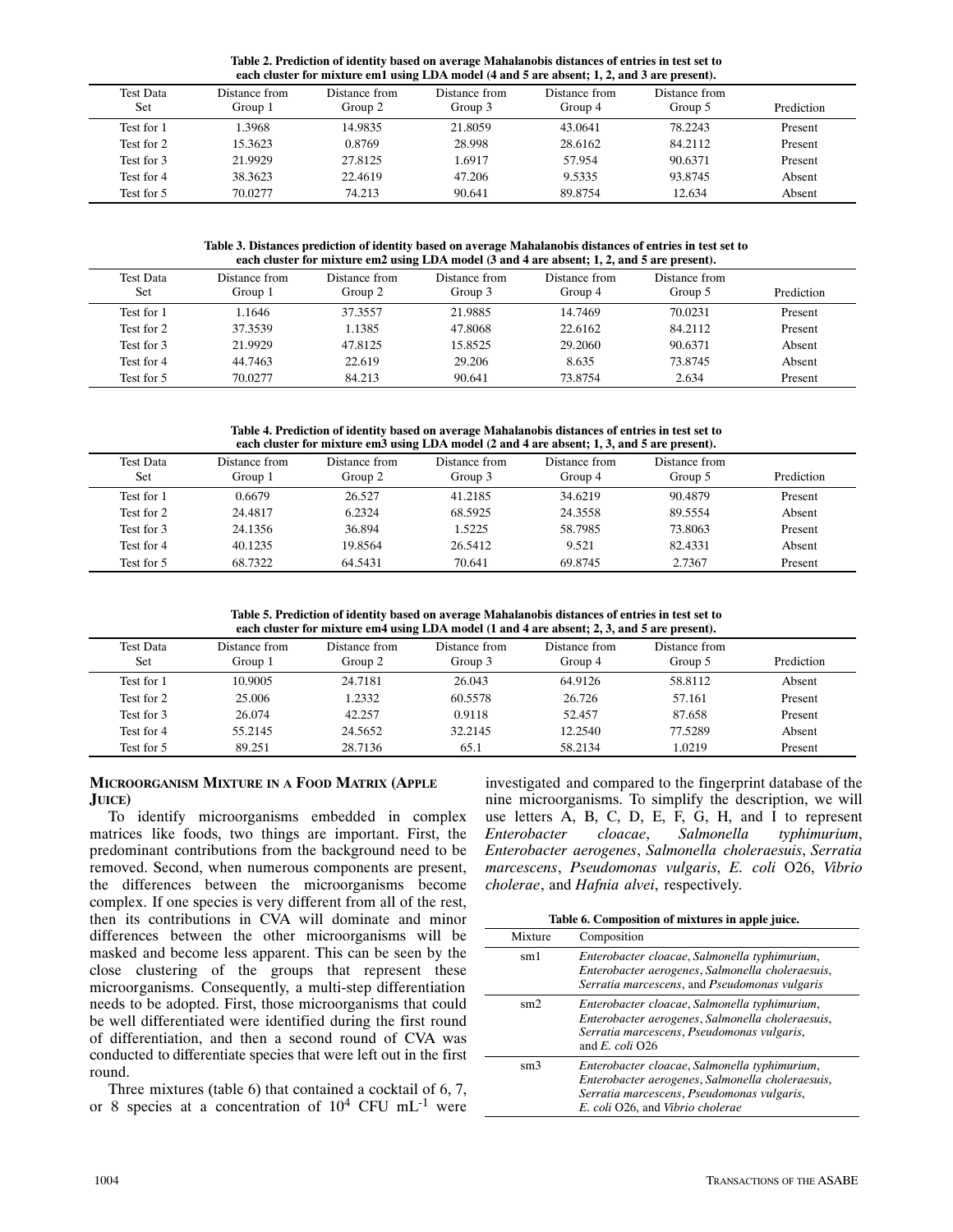

**Figure 7. CVA analysis of sm2 (table 6): (a) first round and (b) second round.**

Figure 7a shows the typical results for mixture sm2 given in table 6. The assignments of groups (table 7) were based on whether or not 75% or more of the data in the test set were within the 95% confidence interval of the respective groups. After the first round of analysis, it was clear that organisms H and I were reported as not present and A, E, and G were identified as present. A clear presence or absence decision for microorganisms B, C, D, and F could not be made at this time. Hence, a second round of CVA was performed using the remainder of the data, and the results are shown in figure 7b. According to the criteria (75% of the data should lie within the 95% confidence interval of each group), these four groups were all identified as positively present. Results of the final analysis of mixture sm2, shown in table 7, indicated a 100% correct classification.

Similar results were obtained for the microorganism cocktails sm1 and sm3, as shown in tables 8 and 9, respectively. After two rounds of analysis using the canonical variate procedure, the microorganisms present in mixtures sm1 and sm3 could be correctly identified.

In this process, only one incubation operation was needed to prepare the samples for investigation, and the whole process could be finished within 24 h from the first collection of bacteria samples. This is a significant improvement compared to the traditional approaches. To make the most use of this method, accurate FTIR fingerprints of the different bacteria are required. Thus, more work needs to be done to establish a database of the most important pathogenic microorganisms.

|                     | <b>Test Set</b> |      |   |      |          |     |   |      |      |
|---------------------|-----------------|------|---|------|----------|-----|---|------|------|
|                     | . .             |      |   |      |          |     |   |      |      |
| Group, first round  | 1 L             | B, D | ີ | B, D | <u>.</u> | U.I | U | None | None |
| Group, second round |                 |      |   |      |          |     |   | None | None |

**Table 7. Group assignments after first and second round CVA analysis for mixture sm2.**

| Table 8. Group assignments after first and second round CVA analysis for mixture sm1. |  |                 |  |                                |  |  |      |  |      |  |
|---------------------------------------------------------------------------------------|--|-----------------|--|--------------------------------|--|--|------|--|------|--|
|                                                                                       |  | <b>Test Set</b> |  |                                |  |  |      |  |      |  |
|                                                                                       |  |                 |  |                                |  |  |      |  |      |  |
| Group, first round                                                                    |  | B.D             |  | <b>B</b> , <b>D</b> , <b>E</b> |  |  | None |  | None |  |
| Group, second round                                                                   |  |                 |  |                                |  |  | None |  | None |  |

**Table 9. Group assignments after first and second round CVA analysis for mixture sm3.**

|                     | <b>Test Set</b>          |  |         |   |            |  |  |   |      |  |  |
|---------------------|--------------------------|--|---------|---|------------|--|--|---|------|--|--|
|                     | . .                      |  |         |   |            |  |  | п |      |  |  |
| Group, first round  | $\overline{\phantom{a}}$ |  | C, E, H | ◡ | E, C, B, H |  |  | п | None |  |  |
| Group, second round |                          |  |         |   |            |  |  | п | None |  |  |